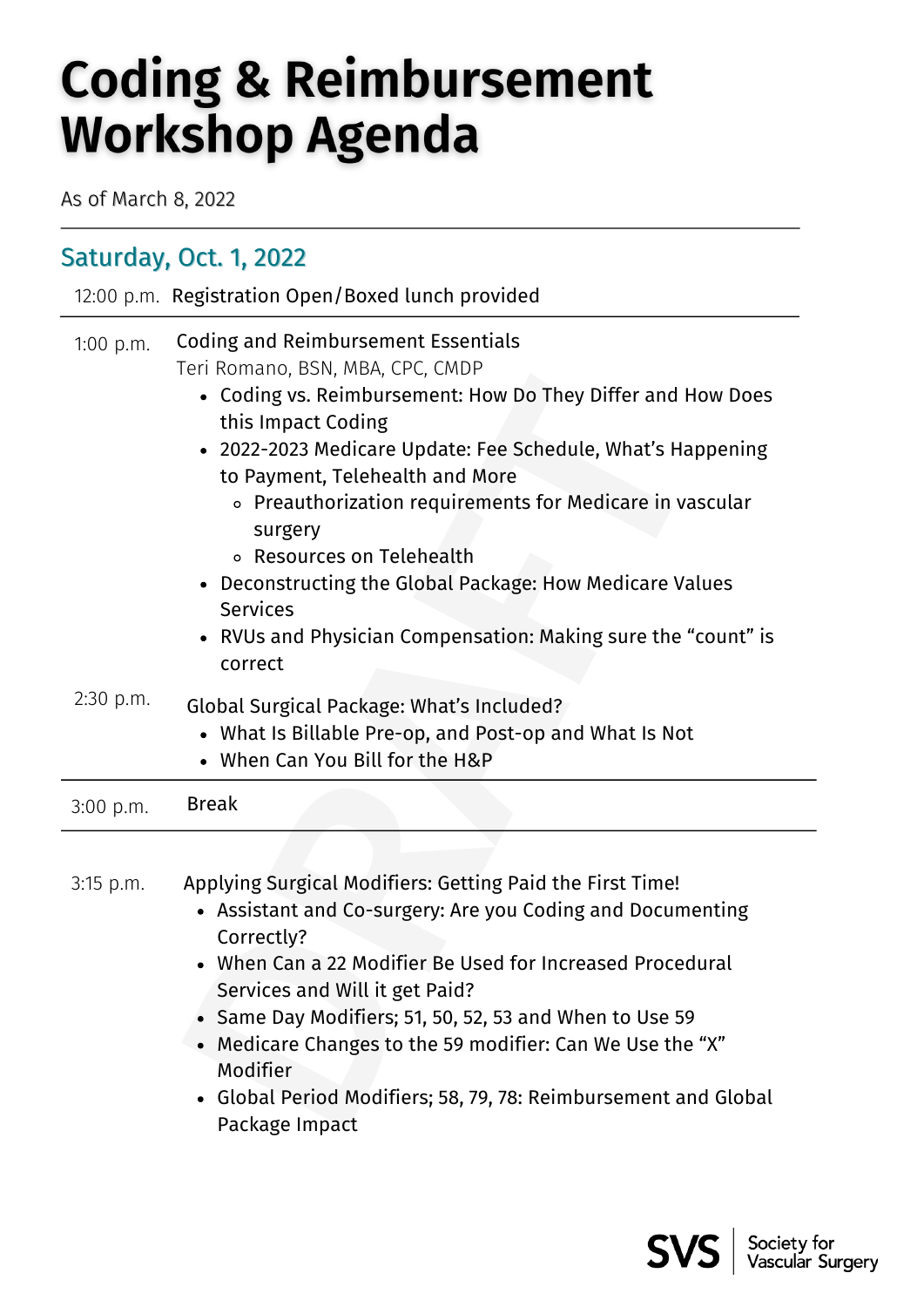Coding Best Practices

- Navigating Coverage Policies in Vascular Surgery: Applying Policies to Workflow Practices and Compliance Activities
- Audit Targets, Risk Areas for Vascular Surgeons and Responding to a Payer Audit
- Developing Coding Tools
- The Coding and Appeal Process: Best Practices
- Vascular Coding and Billing: Tricks of the Trade

| The County and Appear Frocess. Descriptures<br>• Vascular Coding and Billing: Tricks of the Trade |                                                                                                                                                                                   |  |
|---------------------------------------------------------------------------------------------------|-----------------------------------------------------------------------------------------------------------------------------------------------------------------------------------|--|
| 3:30 p.m.                                                                                         | <b>Adjourn Day 1</b>                                                                                                                                                              |  |
|                                                                                                   | <b>Sunday, Oct. 2, 2022</b>                                                                                                                                                       |  |
| $7:00$ a.m.                                                                                       | <b>Registration Open</b>                                                                                                                                                          |  |
| $7:30$ a.m.                                                                                       | <b>CPT Overview</b><br>Sean P. Roddy, MD                                                                                                                                          |  |
| 7:40 a.m.                                                                                         | Coding for Open Surgical Arterial Reconstruction<br>Sean P. Roddy, MD                                                                                                             |  |
| $8:30$ a.m.                                                                                       | Catheterization, Angiography, Angioplasty, and Stenting:<br>Cerebrovascular, Brachiocephalic, Visceral, and Renal<br>Robert M. Zwolak, MD, PhD                                    |  |
| 10:00 a.m. Break                                                                                  |                                                                                                                                                                                   |  |
|                                                                                                   | 10:15 a.m. Lower Extremity Endovascular Arterial Intervention Including<br><b>Mechanical Thrombectomy and Thrombolysis</b><br>Robert M. Zwolak, MD, PhD                           |  |
|                                                                                                   | 11:15 a.m. Hemodialysis Access Coding<br>Sean P. Roddy, MD                                                                                                                        |  |
| 12:00 p.m. Lunch                                                                                  |                                                                                                                                                                                   |  |
|                                                                                                   | 12:45 p.m. Aneurysm Repair Coding<br>Sunita D. Srivastava, MD<br>• Endovascular Infrarenal Aortic Aneurysm Repair Coding<br>• Endovascular Thoracic Aortic Aneurysm Repair Coding |  |
| $2:00$ p.m.                                                                                       | Fenestrated Endovascular Repair of the Visceral and Infrarenal<br>Aorta Coding<br>Sunita D. Srivastava, MD                                                                        |  |
| 2:15 p.m.                                                                                         | <b>Break</b>                                                                                                                                                                      |  |
|                                                                                                   |                                                                                                                                                                                   |  |